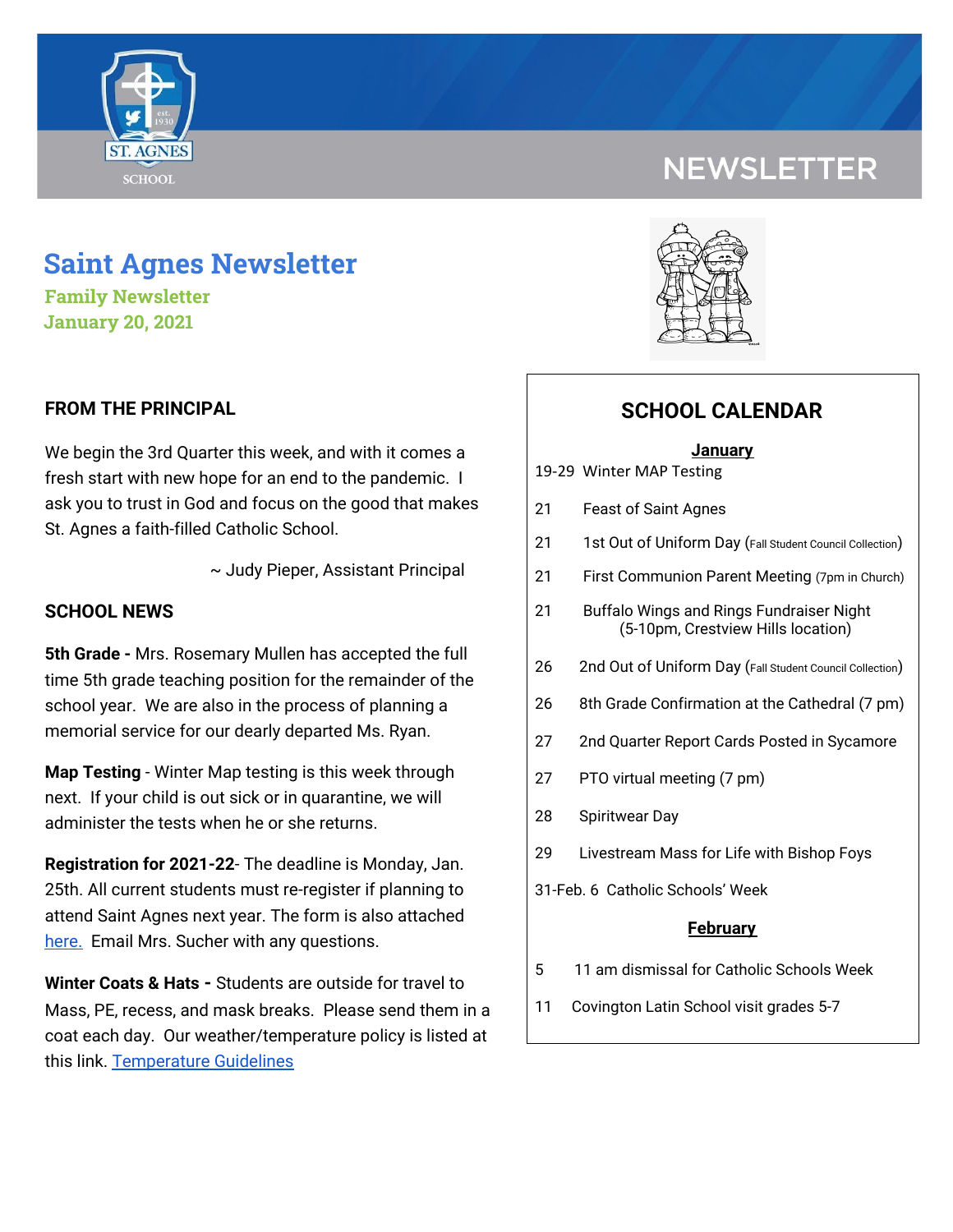**Science Fair Judges Needed:** St. Agnes will have its first-ever Virtual Science Fair on February 2nd and 3rd. Due to Covid, we will require a lot of volunteers, especially Virtual Judges. If you would like to help out, click this link [St.](https://signup.com/go/CEXWWEd) Agnes Virtual Science Fair [Volunteers](https://signup.com/go/CEXWWEd) and Judges

### **COVID Reminders:**

**~** The Diocese asks parents to be vigilant and consider refraining from unmasked and close contact activities in order to ensure the health of the schools. Mrs. Kendra McGuire, superintendent of our diocesan schools, thanks everyone for reporting cases and travel plans, and observing quarantines, so our schools can remain open for in-person instruction.

~ If you plan to [travel](https://docs.google.com/forms/d/1G4JmfFWk29Sxg_3O81r5EB0F7IYJyTofEAGJ9wd5aO4/edit?ts=5f985dbb&gxids=7628) outside of our Greater Cincinnati/Northern KY area, please fill out the attached travel form. **~**You must continue reporting student positive COVID-19 cases as well as positive household cases. Please let us know if *anyone* in your household tests positive. Send email to [msucher@saintagnes.com](mailto:msucher@saintagnes.com).

**~** If you suspect that someone in your household may have COVID-19 or is going to be tested for COVID-19, then all of the household members must stay home from school and not play sports or participate in activities until the results are in. Please email **[msucher@saintagnes.com](mailto:msucher@saintagnes.com)** 

# **PTO NEWS**

**Buffalo Wings and Rings Dine In/Carry Out Night Fundraiser**: Don't forget our fundraiser tomorrow, Thursday, January 21st from 5-10pm. Please ask your family and friends to consider going on this night to support our school. When you dine in or order carryout make sure to say you are with St. Agnes School so they can apply the credit to us. If you don't mention our school name we will not get the credit for that sale. We hope to see you there!

**PTO meeting:** The next meeting will be Wed., January 27 at 7:00. Once again this meeting will be virtual. Come and learn more about what activities PTO supports or how you can help. We are looking for new ideas and volunteers. Please email Amy Lantz (amykilgore18@gmail.com) to receive the meeting link. All are welcome!

**Big Blue Bash Raffle Tickets**: Don't forget to mark your calendar for Friday, March 26, 2021. Keep selling those raffle tickets - we are off to a good start. The first early bird drawing is February 18, 2021. We will list the families who have sold 10 tickets in upcoming newsletters. Visit [www.BBB2021.givesmart.com](http://www.bbb2021.givesmart.com/) to buy raffle tickets online. If you have any questions, please reach out to the Big Blue Bash email at saintagnesbigbluebash@gmail.com

**Big Blue Bash Silent Auction Donations:** The Big Blue Bash is currently collecting donations for our live and silent auctions. Examples include: liquor, gift cards, toys and games, tickets to events and shows, sports memorabilia, etc. This is a great way to re-gift those leftover Christmas gifts or gift cards that are taking up space in your wallet! To make special arrangements to donate items to The Big Blue Bash, contact Jenn Fariello at jfariello@hotmail.com.

#### **Mission Statement of Saint Agnes School**

Saint Agnes School exists to provide excellence in Catholic education while inspiring and empowering our students to live the Gospel message of Jesus Christ. As compassionate and faithful Christians, we continue to pursue our spiritual journey, achieve our highest academic potential, and be stewards of the Catholic faith to others.